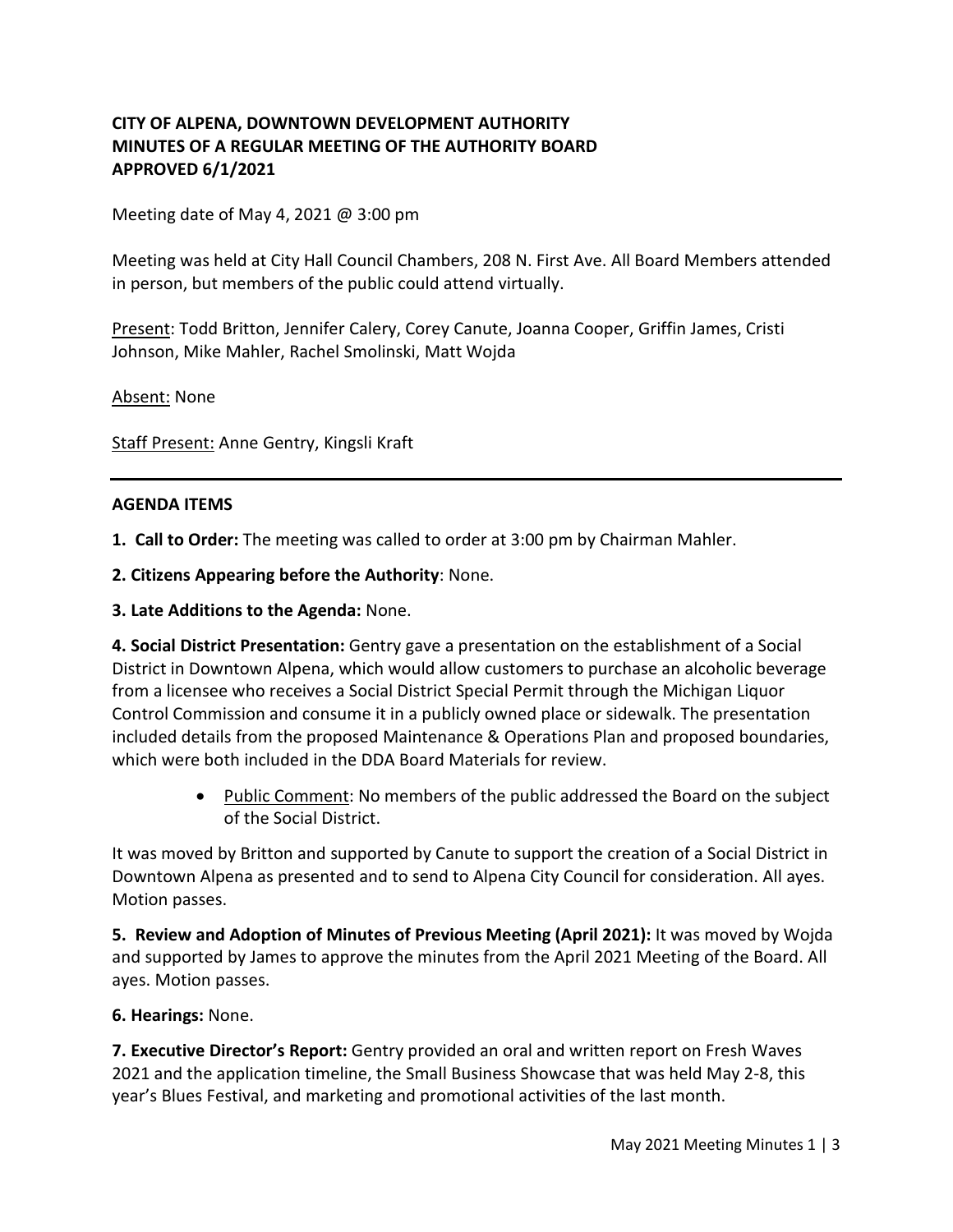# **8. Correspondence:** None to report.

**9. Review and Acceptance of Monthly Financial Reports (April 2021):** It was moved by Johnson and supported by Smolinski to approve the Financial Reports for April 2021. All ayes. Motion passes.

## **10. Committee Reports**

- a. Budget/ Finance: Did not meet.
- b. Education & Promotion: Kraft gave an update. The application for Fresh Waves went live and is due May 25 at midnight; she also created a form to collect interested artist's emails to send out updates about the program. The committee also discussed holding Chalk it Up on June 26 and organizing a can drive in businesses the week leading up to Blues Festival.
- c. Design & Beautification: Britton gave an update on bike racks being delivered this season and possible upcoming projects related to the Social District.
- d. Economic Development: Mahler gave an update. The committee met multiple times this month to discuss the establishment of a Social District and review the presentation prepared by Gentry.
- e. Parking: Mahler gave an update on the research the committee is preparing related to elevated fines for parking tickets.
- f. Boundary Expansion: Did not meet this month.
- g. By-Law Committee: Did not meet this month.
- **11. Report from the City of Alpena:** Smolinski gave an update:
	- A revised use policy was presented to City Council last night; Council will be discussing again at its next meeting.
	- Work has continued to revitalize the marina; some items have been added to next year's budget for improvements and projects. The Harbor Advisory Committee has been meeting monthly.
	- Last week, City staff and City Council had its first Strategic Planning Session through Michigan State Extension.
	- The first preliminary budget was presented to Council and should be approved in June.

### **12. Unfinished Business:** None.

### **13. New Business:**

• Beckett & Raeder Proposal: Gentry reviewed the proposal prepared by Beckett & Raeder to review our existing DDA boundaries and lead the expansion process. Smolinski will review and look into additional funding options between the DDA and City.